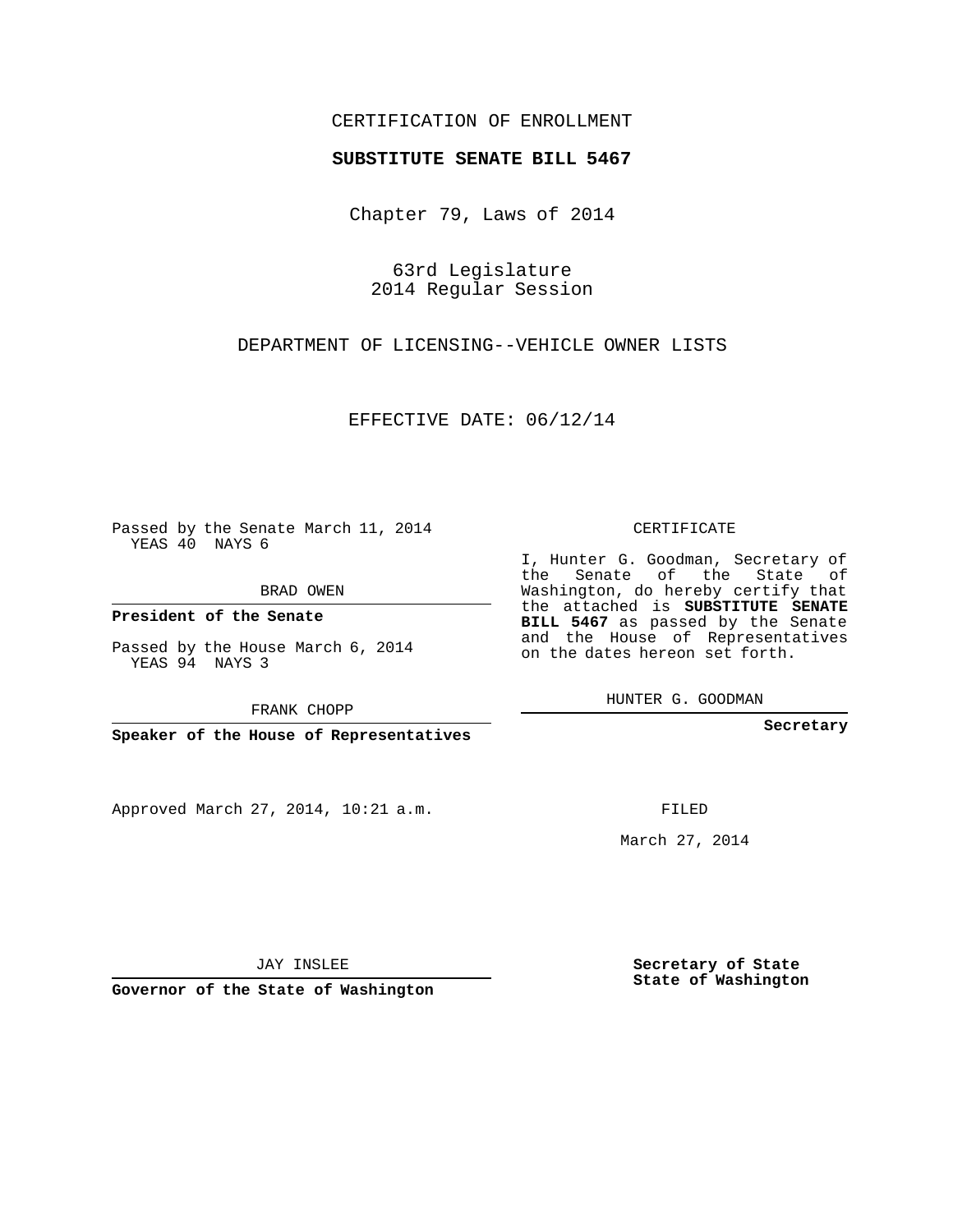## **SUBSTITUTE SENATE BILL 5467** \_\_\_\_\_\_\_\_\_\_\_\_\_\_\_\_\_\_\_\_\_\_\_\_\_\_\_\_\_\_\_\_\_\_\_\_\_\_\_\_\_\_\_\_\_

\_\_\_\_\_\_\_\_\_\_\_\_\_\_\_\_\_\_\_\_\_\_\_\_\_\_\_\_\_\_\_\_\_\_\_\_\_\_\_\_\_\_\_\_\_

AS AMENDED BY THE HOUSE

Passed Legislature - 2014 Regular Session

## **State of Washington 63rd Legislature 2014 Regular Session**

**By** Senate Transportation (originally sponsored by Senators King, Eide, Litzow, and Harper)

READ FIRST TIME 02/07/14.

 1 AN ACT Relating to vehicle owner list furnishment requirements; 2 amending RCW 46.12.630; and adding a new section to chapter 46.68 RCW.

3 BE IT ENACTED BY THE LEGISLATURE OF THE STATE OF WASHINGTON:

 4 **Sec. 1.** RCW 46.12.630 and 2013 c 306 s 702 are each amended to 5 read as follows:

6 ((In addition to any other authority which it may have,)) (1) The 7 department of licensing ((<del>may</del>)) <u>must</u> furnish lists of registered and 8 legal owners of motor vehicles only for the purposes specified in this 9 (( $\text{section}$ )) subsection to(( $\div$ 

10  $(\frac{1}{(a)})$  the manufacturers of motor vehicles or motor vehicle 11 components, or their authorized agents, to ((be used:

12  $(i)$  To)) enable those manufacturers to carry out the provisions of 13 ((the national traffic and motor vehicle safety act of 1966 (15 U.S.C. 14 Sec. 1382-1418), including amendments or additions thereto, respecting 15 safety-related defects in motor vehicles; or

16 (ii) During the 2011-2013 fiscal biennium, in research activities,  $17$  and  $-$  in  $-$  producing  $-$  statistical  $-$  reports,  $-$  as  $-$  long  $-$  as  $-$  the  $-$  personal 18 information  $-$  is  $-$  not  $-$  published,  $-$  redisclosed,  $-$  or  $-$  used  $-$  to  $-$  contact 19 individuals; or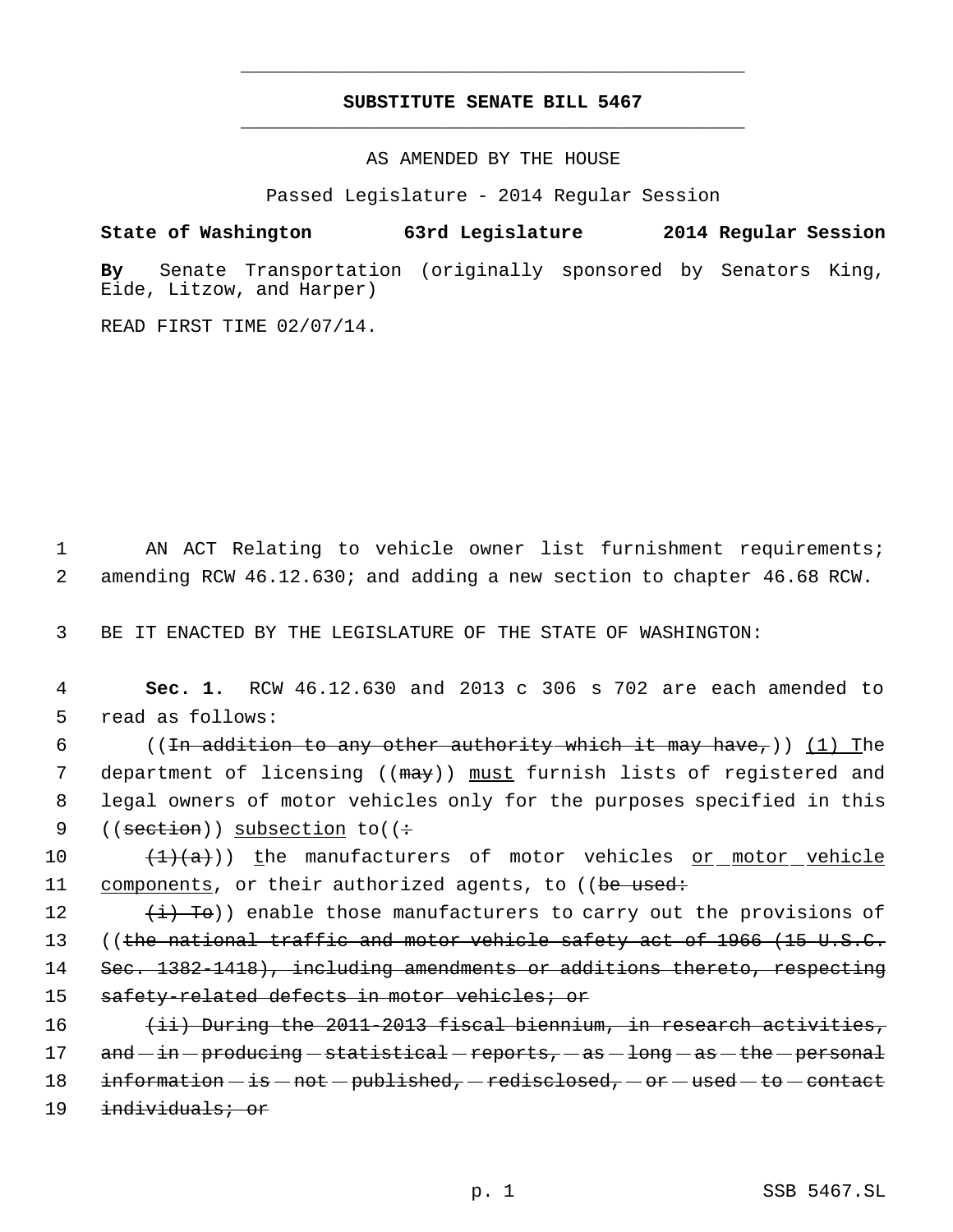(b) During fiscal year 2014, an entity that is an authorized agent 2 of-a-motor-vehicle-manufacturer,)) Titles I and IV of the anti car theft act of 1992, the automobile information disclosure act (15 U.S.C. 4 Sec. 1231 et seq.), the clean air act (42 U.S.C. Sec. 7401 et seq.), and 49 U.S.C.S. Secs. 30101-30183, 30501-30505, and 32101-33118, as these acts existed on January 1, 2014, or such subsequent date as may be provided by the department by rule, consistent with the purposes of 8 this section. However, the department may only provide a vehicle or 9 vehicle component manufacturer, or its authorized agent, lists of 10 registered or legal owners who purchased or leased a vehicle manufactured by that manufacturer or a vehicle containing a component 12 manufactured by that component manufacturer. Manufacturers or 13 authorized agents receiving information on behalf of one manufacturer must not disclose this information to any other third party that is not 15 necessary to carry out the purposes of this section.

 (2) The department of licensing may furnish lists of registered and legal owners of motor vehicles, only to the entities and only for the purposes specified in this section, to:

 (a) The manufacturers of motor vehicles, legitimate businesses as 20 defined by the department in rule, or their authorized agents, for purposes of using lists of registered and legal owner information to conduct research activities and produce statistical reports, as long as the entity does not allow personal information received under this section to be published, redisclosed, or used to contact individuals. ((The department must charge an amount sufficient to cover the full  $cost-of-providing-the-data-requested-under-this-subsection-(1)(b).$ 27 Full cost of providing the data includes the information technology, 28 administrative, and contract oversight costs)) For purposes of this subsection (2)(a), the department of licensing may only provide the manufacturer of a motor vehicle, or the manufacturer of components contained in a motor vehicle, the lists of registered or legal owners who purchased or leased a vehicle manufactured by that manufacturer or 33 a vehicle containing components manufactured by that component manufacturer;

 $((+2))$  (b) Any governmental agency of the United States or Canada, or political subdivisions thereof, to be used by it or by its authorized commercial agents or contractors only in connection with the enforcement of motor vehicle or traffic laws by, or programs related to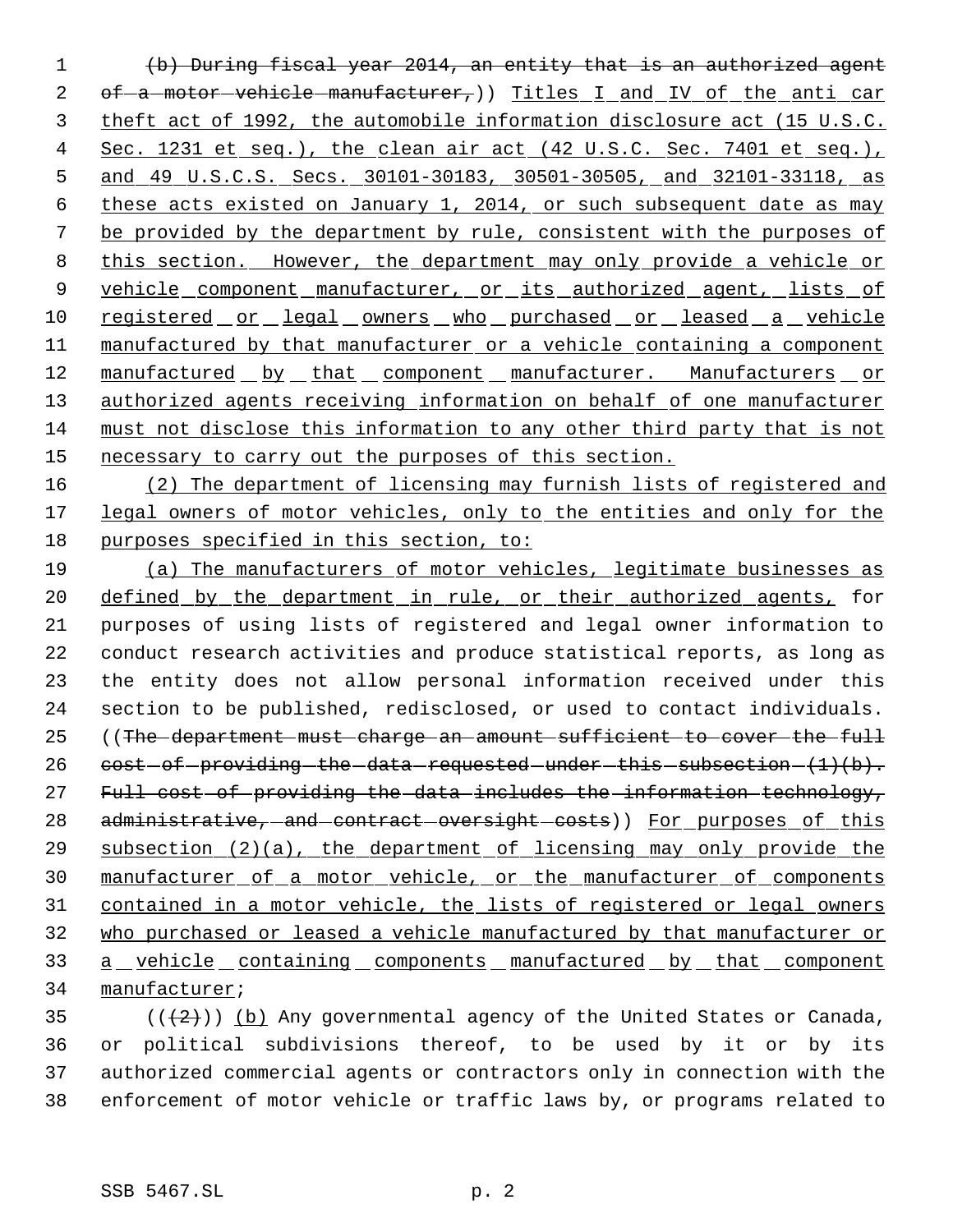traffic safety of, that government agency. Only such parts of the list as are required for completion of the work required of the agent or contractor shall be provided to such agent or contractor;

 ( $(\frac{43}{})$ ) (c) Any insurer or insurance support organization, a self-5 insured entity, or its agents, employees, or contractors for use in connection with claims investigation activities, antifraud activities, rating, or underwriting;

8 (d) Any local governmental entity or its agents for use in 9 providing notice to owners of towed and impounded vehicles;

 (e) A government agency, commercial parking company, or its agents requiring the names and addresses of registered owners to notify them of outstanding parking violations. Subject to the disclosure agreement provisions of RCW 46.12.635 and the requirements of Executive Order 97- 01, the department may provide only the parts of the list that are required for completion of the work required of the company;

16 ( $(\langle 4 \rangle)$ ) <u>(f)</u> An authorized agent or contractor of the department, to be used only in connection with providing motor vehicle excise tax, licensing, title, and registration information to motor vehicle dealers;

 $((+5))$   $(g)$  Any business regularly making loans to other persons to finance the purchase of motor vehicles, to be used to assist the person requesting the list to determine ownership of specific vehicles for the purpose of determining whether or not to provide such financing; or

 (( $(6)$ )) (h) A company or its agents operating a toll facility under chapter 47.46 RCW or other applicable authority requiring the names, addresses, and vehicle information of motor vehicle registered owners to identify toll violators.

 (3) Personal information received by an entity listed in subsection 29 (1) or (2) of this section may not be released for direct marketing purposes.

 (4) Prior to the release of any lists of vehicle owners under subsection (1) or (2) of this section, the department must enter into 33 a contract with the entity authorized to receive the data. The contract must include:

 (a) A requirement that the department or its agent conduct both regular permissible use and data security audits subject to the following conditions and limitations: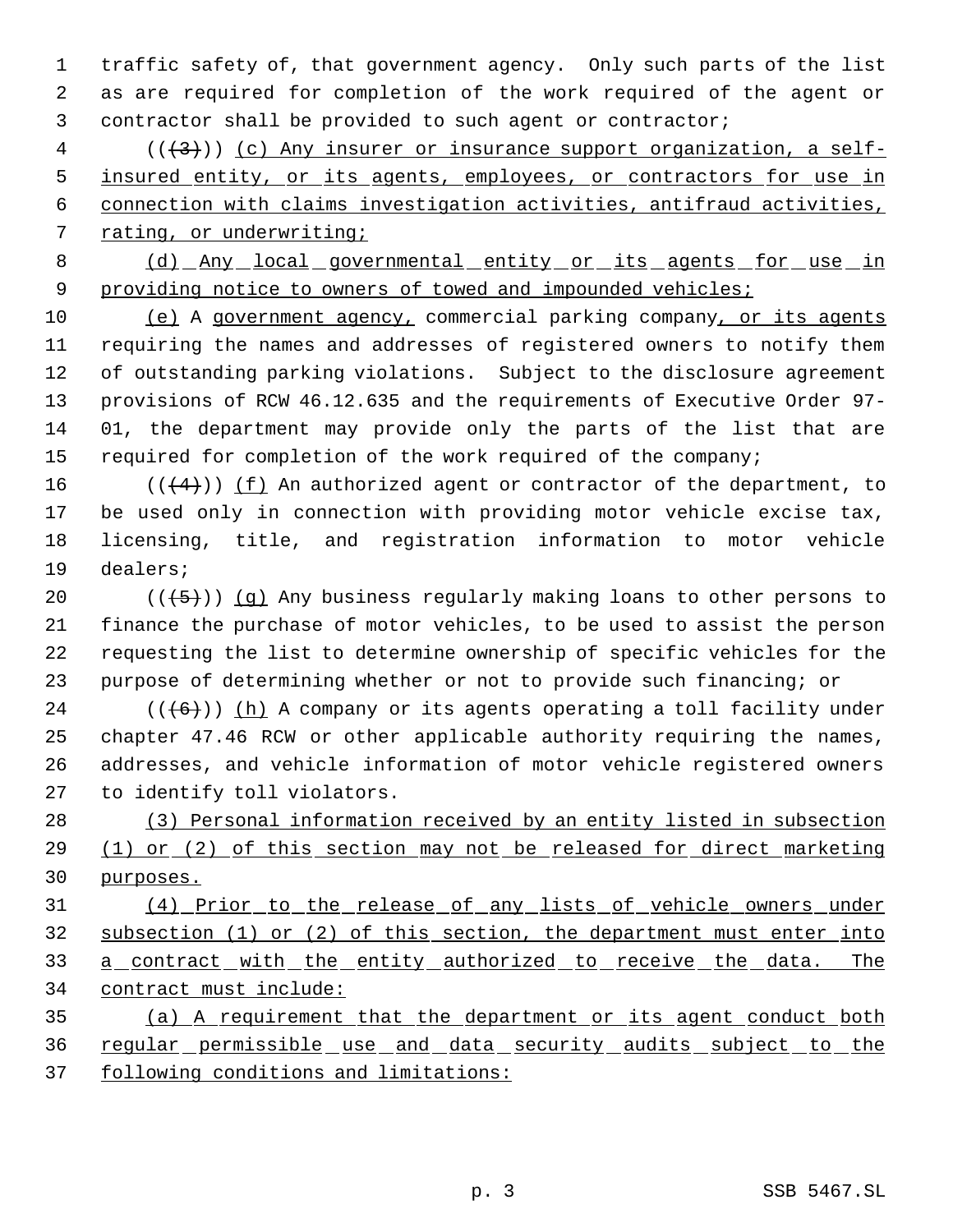(i) The data security audits must demonstrate compliance with the data security standards adopted by the office of the chief information officer.

4 (ii) When determining whether to conduct an audit under this 5 subsection, the department must first take into consideration any independent third-party audit a data recipient has had before requiring that any additional audits be performed. If the independent third- party audit is a data security audit and it meets both recognized 9 national or international standards and the standards adopted by the office of the chief information officer pursuant to (a)(i) of this 11 subsection, the department must accept the audit and the audit is 12 deemed to satisfy the conditions set out in this subsection  $(4)(a)$ . If 13 the independent third-party audit is a permissible use audit and it meets recognized national or international standards, the department must accept the audit and the audit is deemed to satisfy the conditions 16 set out in this subsection  $(4)(a)$ ; and

17 (b) A provision that the cost of the audits performed pursuant to 18 this subsection must be borne by the data recipient. A new data recipient must bear the initial cost to set up a system to disburse the 20 data to the data recipient.

 (5)(a) Beginning January 1, 2015, the department must collect a fee of ten dollars per one thousand individual registered or legal owners included on a list requested by a private entity under subsection (1) 24 or (2) of this section. Beginning January 1, 2016, the department must collect a fee of twenty dollars per one thousand individual registered or legal vehicle owners included on a list requested by a private entity under subsection (1) or (2) of this section. Beginning January 28 1, 2021, the department must collect a fee of twenty-five dollars per one thousand individual registered or legal owners included on a list 30 requested by a private entity under subsection (1) or (2) of this section. The department must prorate the fee when the request is for less than a full one thousand records.

 (b) In lieu of the fee specified in (a) of this subsection, if the request requires a daily, weekly, monthly, or other regular update of those vehicle records that have changed:

 (i) Beginning January 1, 2015, the department must collect a fee of one cent per individual registered or legal vehicle owner record provided to the private entity;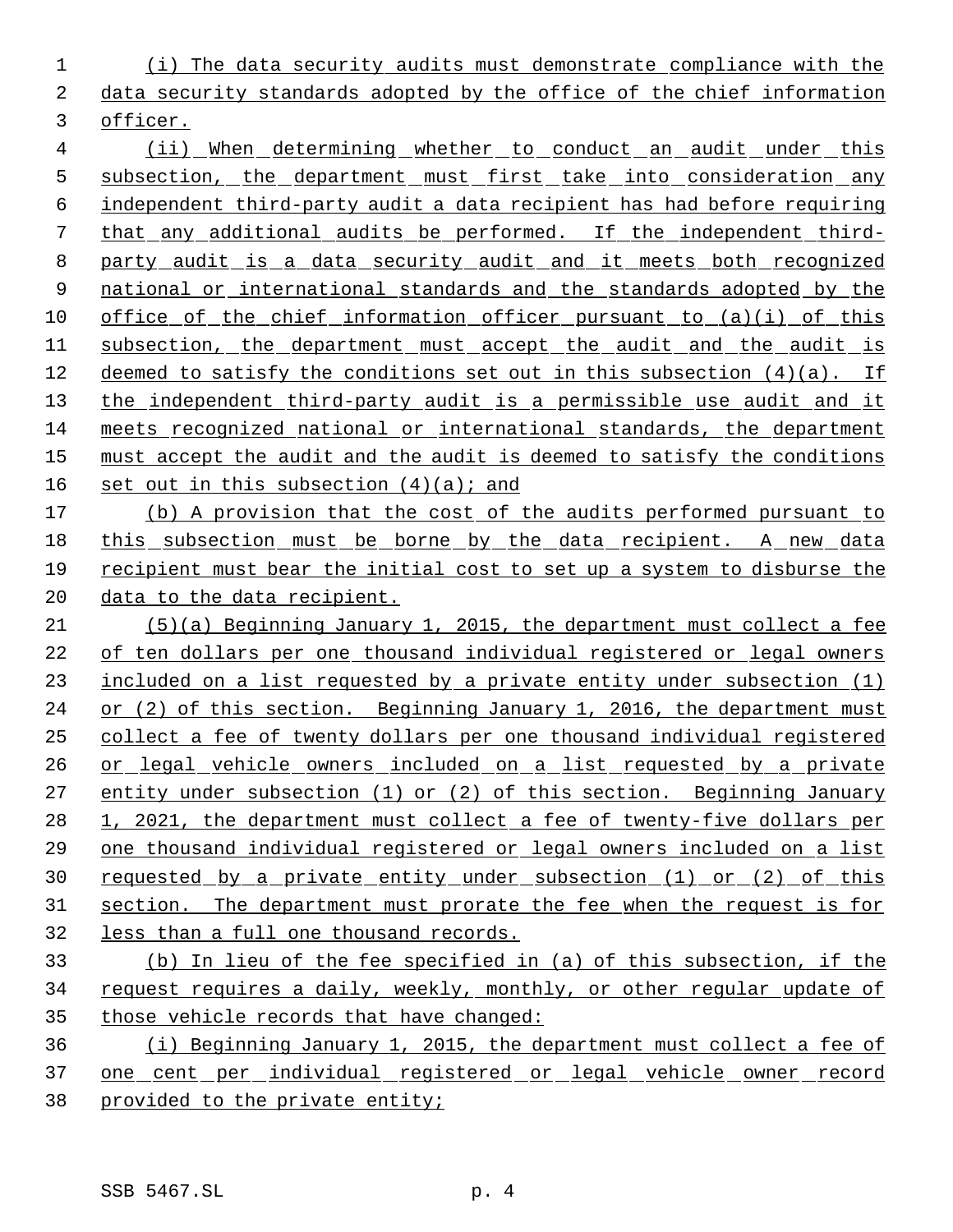(ii) Beginning January 1, 2016, the department must collect a fee 2 of two cents per individual registered or legal vehicle owner record provided to the private entity;

 (iii) Beginning January 1, 2021, the department must collect a fee of two and one-half cents per individual registered or legal vehicle owner record provided to the private entity.

 (c) The department must deposit any moneys collected under this 8 subsection to the department of licensing technology improvement and data management account created in section 2 of this act.

 (6) Where both a mailing address and residence address are recorded on the vehicle record and are different, only the mailing address will be disclosed. Both addresses will be disclosed in response to requests for disclosure from courts, law enforcement agencies, or government entities with enforcement, investigative, or taxing authority and only for use in the normal course of conducting their business.

16 (7) If a list of registered and legal owners of motor vehicles is used for any purpose other than that authorized in this section, the manufacturer, governmental agency, commercial parking company, 19 ((authorized - agent,)) contractor, financial institution, insurer, 20 insurance support organization, self-insured entity, legitimate 21 business entity, toll facility operator, or ((their)) any authorized 22 agent( $(\theta)$ ) or contractor( $(\theta)$ ) responsible for the unauthorized disclosure or use will be denied further access to such information by the department of licensing.

 (8) For purposes of this section, "personal information" means information that identifies an individual, including an individual's 27 photograph, social security number, driver identification number, name, address (but not the five-digit zip code), telephone number, or medical or disability information. However, an individual's photograph, social security number, and any medical or disability-related information is considered highly restricted personal information and may not be released under this section.

 NEW SECTION. **Sec. 2.** A new section is added to chapter 46.68 RCW to read as follows:

 The department of licensing technology improvement and data management account is created in the highway safety fund. All receipts from fees collected under RCW 46.12.630(5) must be deposited into the